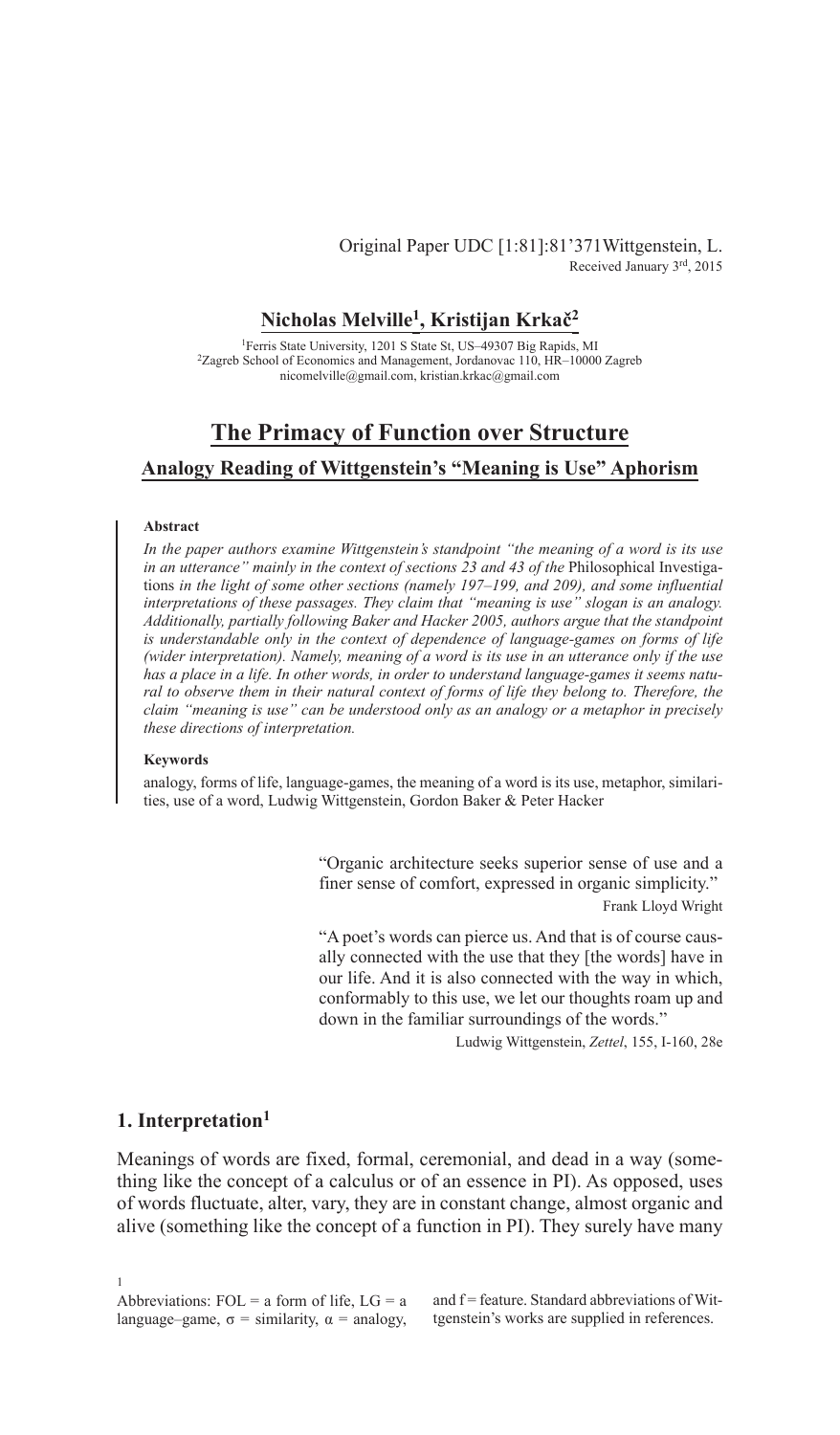similarities, but dissimilarities seem to be far more important. The former are explained and almost "calculated" in order to be known, while the later are explicated (interpreted) and almost "seen" in order to be understood. Meanings of words (i.e. complete signs) without their uses are like "organic architecture" without "sense of use" and "organic simplicity" in Frank Lloyd Wright's dictum. Words are alive in use, and in use they have their meaning; in their use they are in an organic unity with their surroundings. Meanings and uses of words constitute a structured sentence only if the sentence is an analogy.

In his contribution "Immodesty without mirrors: making sense of Wittgenstein's linguistic pluralism" to "Wittgenstein's Lasting Significance" (edited by M. Kölbel and B. Weiss 2004) Huw Price concerning somewhat broader topic writes the following: "By thus distinguishing the model–the abstract, formal, idealized conception of a language–from the issue of what it takes for that model to fit sociological reality, we give ourselves two locations where pragmatic considerations may play a part. In the latter location, indeed, it seems that nothing but pragmatic considerations can be relevant. In some sense, whether our model correctly represents the linguistic activity of the community in question can depend on nothing but the use of linguistic items in the day-to-day practice of that community." (Price 2004:185) This point nicely summarizes our present intention regarding the basic idea. We want to explore the role our form of life plays in meaning determination both in the works of Wittgenstein and in practice.

The "meaning of a word is its use" idea was not completely new in times when Wittgenstein started to develop his language-game account. For instance, J. Dewey wrote that "Meaning is primarily a property of behaviour." (Dewey 1925:179, commented in Quine 1981:46) On the other hand, pragmatics as a key approach to semiotics plays important part here previously to Wittgenstein (and Austin and Grice too), and after his works as well. (Verschueren and Östman 2009) Concerning Wittgenstein, our interpretative addition is that the very expressions, that is "meaning is use" (PI 43), and the relation (*embeddedness*) between "speaking of a language" and "a form of life" (PI 23) will be explicated as closely related. They can be interpreted in many incompatible ways some of which are plainly dissonant with the presented one, as J. Schulte notes, "Wittgenstein's remark [PI 23] is pretty vague and admits of many answers while excluding few." (From e-mail correspondence, 21. 2. 2011, 18:12; for the view that allows our interpretation see Conant 1998:244)

The vital idea of the present paper is that Wittgenstein's slogan "the meaning of a word is its use" is in fact a metaphor, or more broadly speaking an analogy. Consider the following:

(a) There is a similarity between tools and words, (PI 11), there is even "the toolbox of language" (BT 18–9). More to that, there seems to be an analogy here as well, namely, the relation between tools and their functions is similar to the relation between words and their uses. This analogy can be abbreviated in a slogan "meaning as use". If words are like tools, and if the meaning of a word is it's use in a LG (PI 43), and if a LG is an important aspect of a FOL (in terms of the fact that the speaking of language, i.e. talking, uttering words, is an activity and as such it belongs to a FOL, PI 23), then obviously enough, as the meaning of a tool is so to say "visible" or "essentially manifested" only in the use of a tool, so is the meaning of a word manifested or visible only in an utterance, or in a dialogue as it is regularly used (in a LG),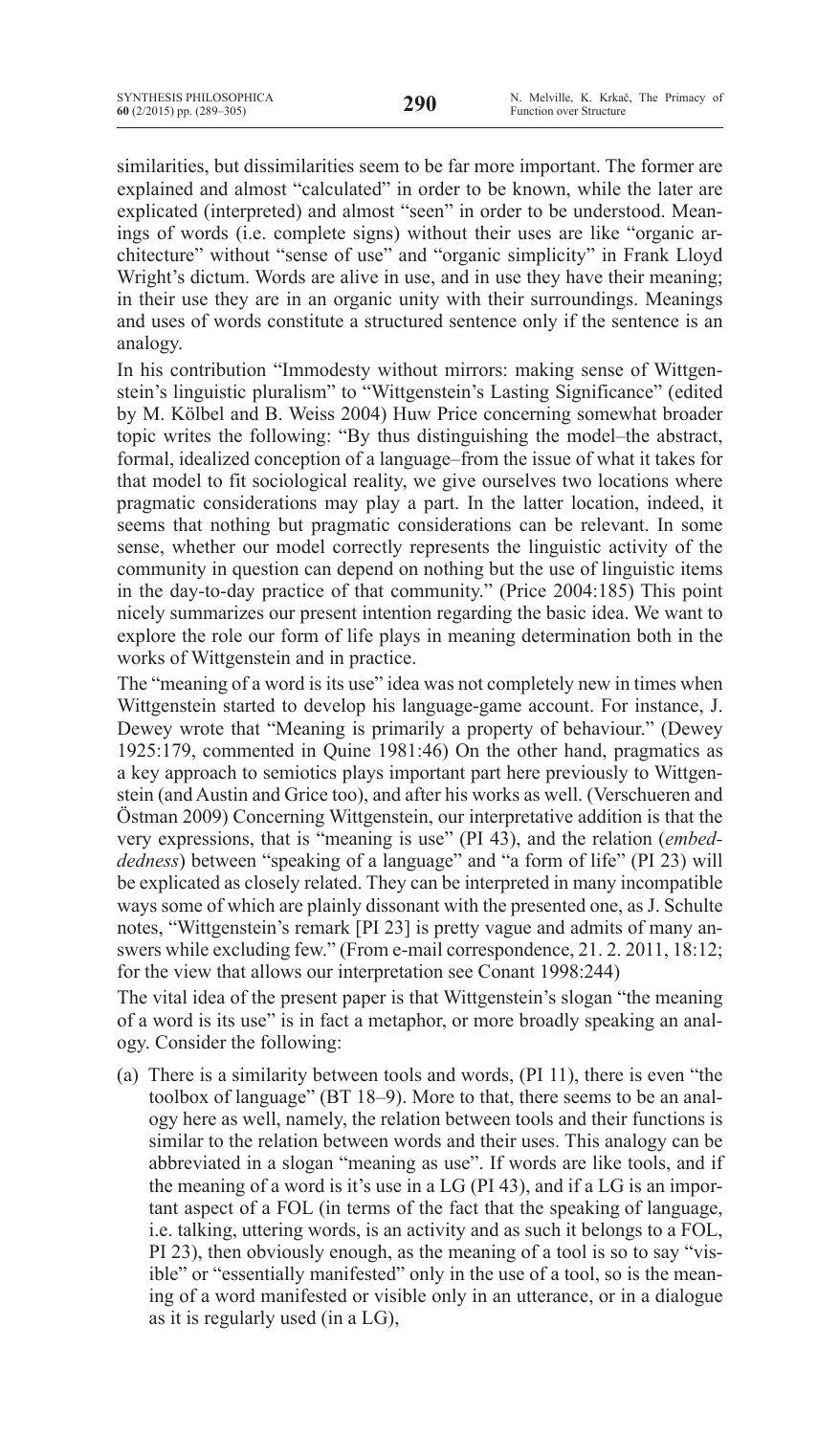- (b) And word's use in a LG is understandable only on the background of a FOL (PI 23) as a system or "a frame of reference" (OC 83). Both (a) and (b) are indeed the ideas explicitly claimed in PI, (a) additionally in PI 569, that is the idea that "language is an instrument" and were recognised and commented from the earliest reviews of PI on (Feyerabend 1955:449–83), and (b) in PI 19 and marked as the first of three "cardinal elements in his thought." (Strawson 1954:70–99) In short, as a tool cannot be understood outside of its function, so a language-game/meaning cannot be understood outside of its form of life/use. The first part of our argument (connecting (a) and (b)) is the following:
	- (b1) If the meaning of a word is its use in utterances, sentences, dialogues, and eventually in LGs, and if use of a word is understandable only in the context of a FOL since it is closely connected to it, then LGs are closely connected to FOLs.
	- (b2) PI 43, 23 (and many other interpretatively probable convergent sections).
	- (b3) LGs are closely connected to FOLs. (This connection is demonstrated in §2.3)
- (c) The third part of the present interpretation is a little bit complicated. Wittgenstein in mentioned section, as in many other places, uses analogy or more specifically a metaphor (*meaning of a word as its use*) precisely because metaphors are often such that they cannot be understood without their non-formal yet immense dependence on particular experiences (presented in many language-games in BB and PI, Eco 1984:89, concerning the issue of Wittgenstein and metaphor see Hester 1967, Gill 1979), and this is of an utmost importance for understanding his implicit claim that LGs belong to FOLs (or that their function can be understood only within a FOL, as shown in Table 1) The point of our interpretation in favour of analogy reading is the following.
	- (c1) If the language *is* an instrument (or a toolbox), then the meaning of a word (like tool) *is* its use.
	- (c2) Strictly speaking *neither* language *is* an instrument, *nor is* the meaning of a word its use.
	- (c3) On the other hand, if the language *is similar to* an instrument (or a toolbox), and if words *are similar to* tools, then meanings of words *are similar to* their uses (the analogy here consists of similarity between these similarities, as shown in Figure 1, see Eco 1984:93, Kövecses 2005:17–35, Steen 2007:47–73).



**Figure 1**. Classical Aristotelian three-term metaphor scheme applied to the present issue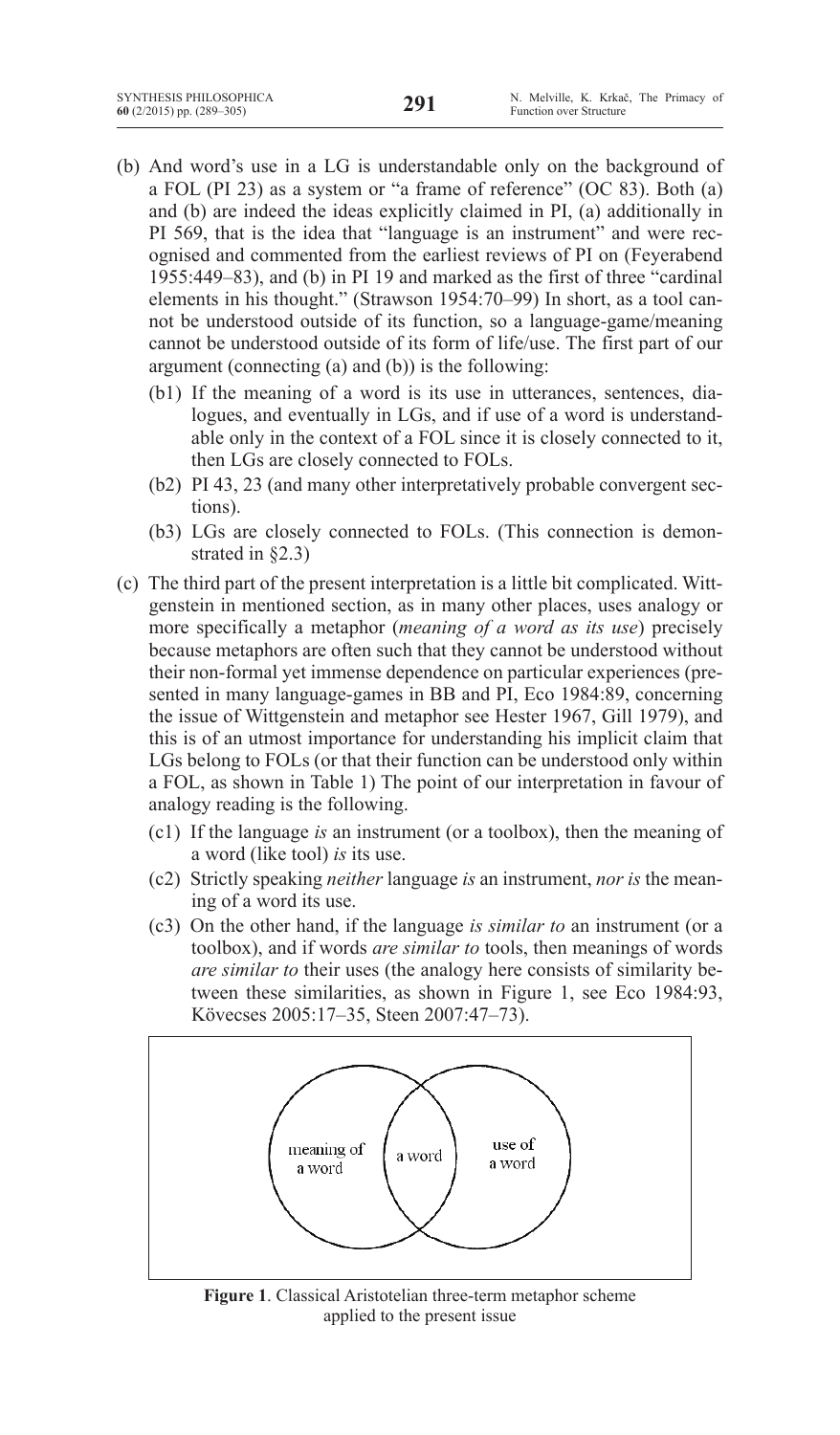The basic idea behind (c3) and the issue too are the following: Ad. (c3). First the idea. (1) Tools-meanings (A) are very similar to tools-functions (B) regarding their understanding (f<sub>1</sub>) or in symbolic fashion (A  $\sigma$  B r f<sub>1</sub>). (where  $\sigma$  = similarity,  $\alpha$  = analogy, and f = feature) (2) Words-meanings (C) are very similar to words-uses (D) regarding their understanding  $(f_1)$ . (C  $\sigma$  D r  $f_1$ ) (3) If (1) and (2), then there is an analogy between pairs (A, B) and (C, D) regarding their understanding  $(f_1)$ . (Hidden premises: Words-meanings are similar to tools-meanings regarding their understanding  $(f_1)$ . (C  $\sigma$  A r  $f_1$ ) Words-uses are similar to tools-functions regarding their understanding  $(f_1)$ . (D  $\sigma$  B r  $f_1$ ).) In other words, the pair  $(A, B)$  and  $(C, D)$  is analogous since pair  $(A, B)$  is similar to pair (C, D) regarding (f<sub>1</sub>) or in symbolic fashion  $\alpha(A, B) \sigma(C, D)$  r f<sub>1</sub>. The issue behind (c3) is related to the feature of relata in similarities and the analogy, namely understanding. Concerning (2) Wittgenstein determines the feature quantitatively that is "For a *large* class of cases…" (PI 43) and it holds for tools-meanings as well as for words-meanings. However, it can be interpreted qualitatively as well since the understanding of use is confronted to the knowledge of meaning, and then an understanding appears to be a kind of relevant aspect or quality of use, that is using, observing, and comparing uses of words (on the background of a FOL) leads to understanding. Concerning these middle points (a-c) Wittgenstein clearly claims that meaning "is" use in many sections besides PI 43. However, if it is true that the meaning of any word can be established purely *a priori*, or for that matter grammatically, i.e. without relating the word's meaning to the word's usage,

then either "meaning is use" is not correct, or it should be interpreted differently. On the other hand "use is meaning" (PI 340), but if it is true that the use of any word can be established practically, then the same objection stands. In order to bypass this whole issue the idea is that the slogan should be interpreted not strictly, as in meaning as identical with use, but as an analogy, as in meaning as similar to use.

| Language-games       |                                                         | Forms of life                                                                                             |
|----------------------|---------------------------------------------------------|-----------------------------------------------------------------------------------------------------------|
| Meanings<br>of words | (their function)<br>can be<br>understood<br>only within | Uses of words in actual<br>speaking of a language<br>in the context of other<br>non-linguistic activities |

**Table 1**. The analogy between LGs/FOLs and meanings of words/uses of words **Table 1**. The analogy between LGs/FOLs and meanings of words/uses of words

Is the analogy-reading to some extent plausible? The plausibility comes from its obvious purpose and connection to other topics of PI.

- The purpose of the analogy-reading is that it instantly focuses one's attention on "speaking of a language" activities, situations, and examples, and what is more important to non-speaking activities, situations, and examples surrounding LGs (facial expressions, gestures, bodily movements, and whole routines and practices) which seems to be the starting goal in PI.
- Taken as an analogy the expression seems to be more closely connected to remarks on the morphological method (for instance PI 66) and remarks on the morphological goal of philosophical investigation (for example PI 122).

More precisely, as linguistic phenomena, analogies, and especially metaphors, are totally immersed and completely surrounded by non-linguistic expe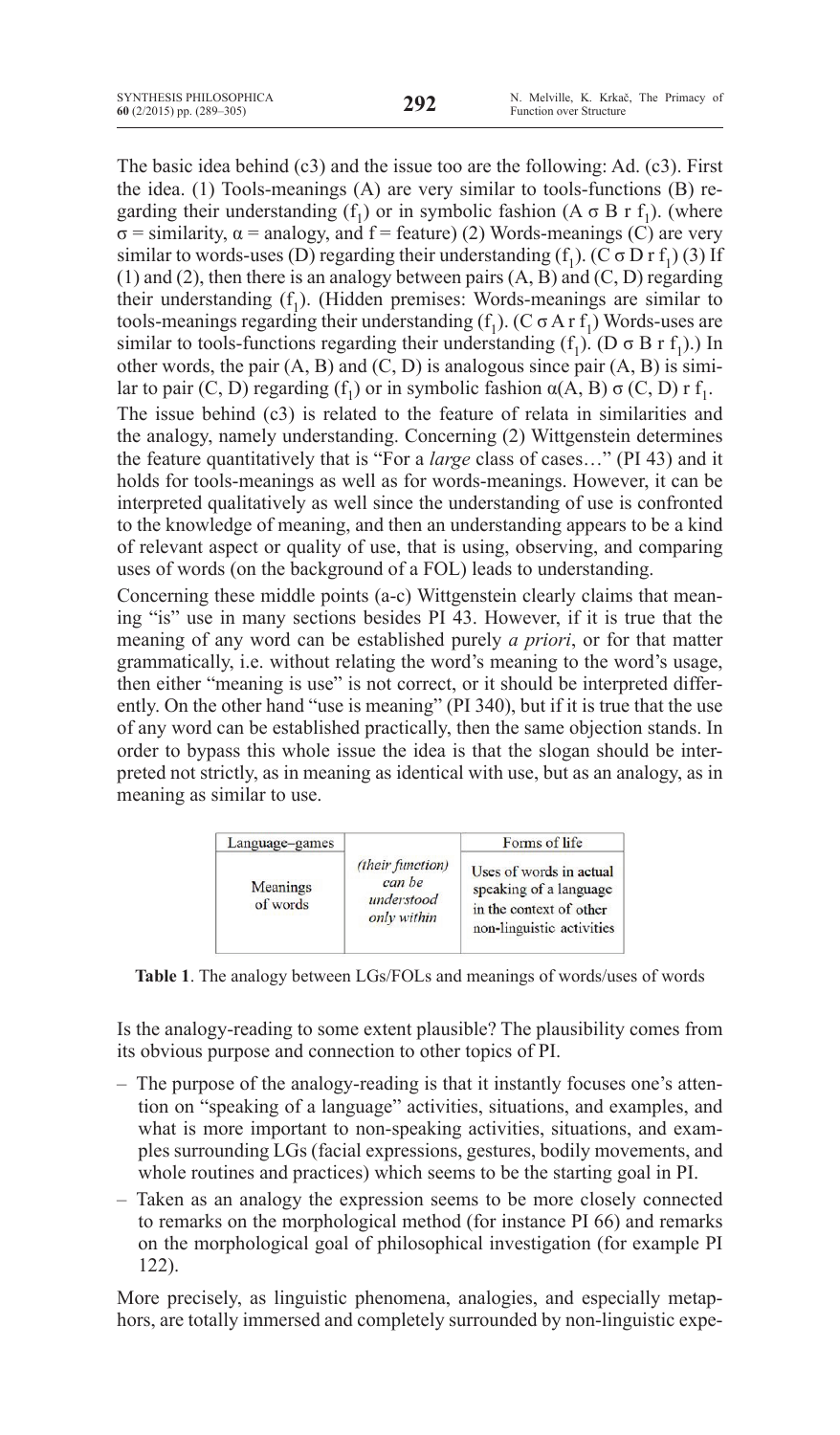riences (sometimes by person's immediate experiences, sometimes via indirect experiences and sometimes by sheer imaginations based on experiences). People must have and must share a FOL in order to understand and to act in accordance with a metaphor. The last point requires understanding a FOL as a culture. In what follows this interpretation will be explicated.

## *Excurse 1*

The present approach makes that the whole issue sounds more tidy and systematic than it really is (noted by D. Richter, from the e-mail correspondence 1. 3. 2011, 20:26). Another limitation is that the approach and the results are not intended as a kind of thesis with far-reaching consequences for philosophies of language, linguistics, and semiotics in terms of syntactic-pragmatic dispute, nor in terms of Strawson's Homeric struggle concerning theories of meaning. On the other hand, the interpretation reveals Wittgenstein's hidden assumption in the explication of "meaning as use" metaphor. To use Derrida's famous saying that "there is nothing outside of the text" it can be claimed that Wittgenstein is in a way asking something like "Excuse me, which text?" in terms of ostensive manner of showing, reveals all weaknesses of the standpoint that the meaning is not use. Now, if one answers "This" or "That" to the question, the case for "linguistic idealism" is lost no matter if it is analytic or continental in its roots and the case for a kind pragmatism is wide open, yet, as many scholars notice, not clear enough.

# **2. Explication or** *under-interpretation* **of PI 23 and 43**

Some elements of interpretation of PI 23, 43, and some other sections will be presented here in order to support main points of our claim as stated in the previous section. As a part of our general view on Wittgenstein's works and ideas that is to say that there is no 1, 2, 3, or even 4 Wittgensteins (say TLP, transition period, PI, and OC), rather 0.5 at best, the following interpretation will be a kind of under-interpretation of mentioned sections of PI. Concerning the present issue, the absent part or 0.5 Wittgenstein lacking from the text, simply consists in speaking languages, observing the activity itself in the context of day-to-day life, and perhaps an attempt to produce a perspicuous presentation of the activity itself.

# *2.1. Dependence of language-games on forms of life (PI 23)*

Crucial notions in PI are LGs and FOLs. LGs have been presented by Wittgenstein himself in some detail (in BB most notably) and further analysed and applied in various directions by many Wittgenstein scholars, while this is not the case with FOLs which can be surprising since the fact is that LGs are considered as belonging to FOLs (PI 23). In order to develop this idea further on here it will be agued that in order to understand LGs, and his morphological method with it, it is by all means crucial to understand FOLs (for this matter see Biletzki 2009). Therefore, in the present paper the thesis "meaning is use" will be defended by means of obvious relation of dependence of LGs on FOLs, and therefore the dependence of word-use on action (linguistic and non-linguistic as well). This will account for the second part of the interpretation stated at the beginning of the paper (b).

### *Excurse 2*

On one hand, "meaning is use" thesis is both right and wrong when understood by linguists. It is correctly understood, for instance, by those engaged in functional semantics like in the following claim: "Language use therefore implies making the appropriate choices of linguistic forms for the appropriate communicative setting and cultural context." (Mwihaki 2004:128) In the philosophy of language the issue is pursued as well (Hintikka and Hintikka 1989:217–20, commentary in Määttänen 2005:171). For example Wittgenstein states, "I know that a sick man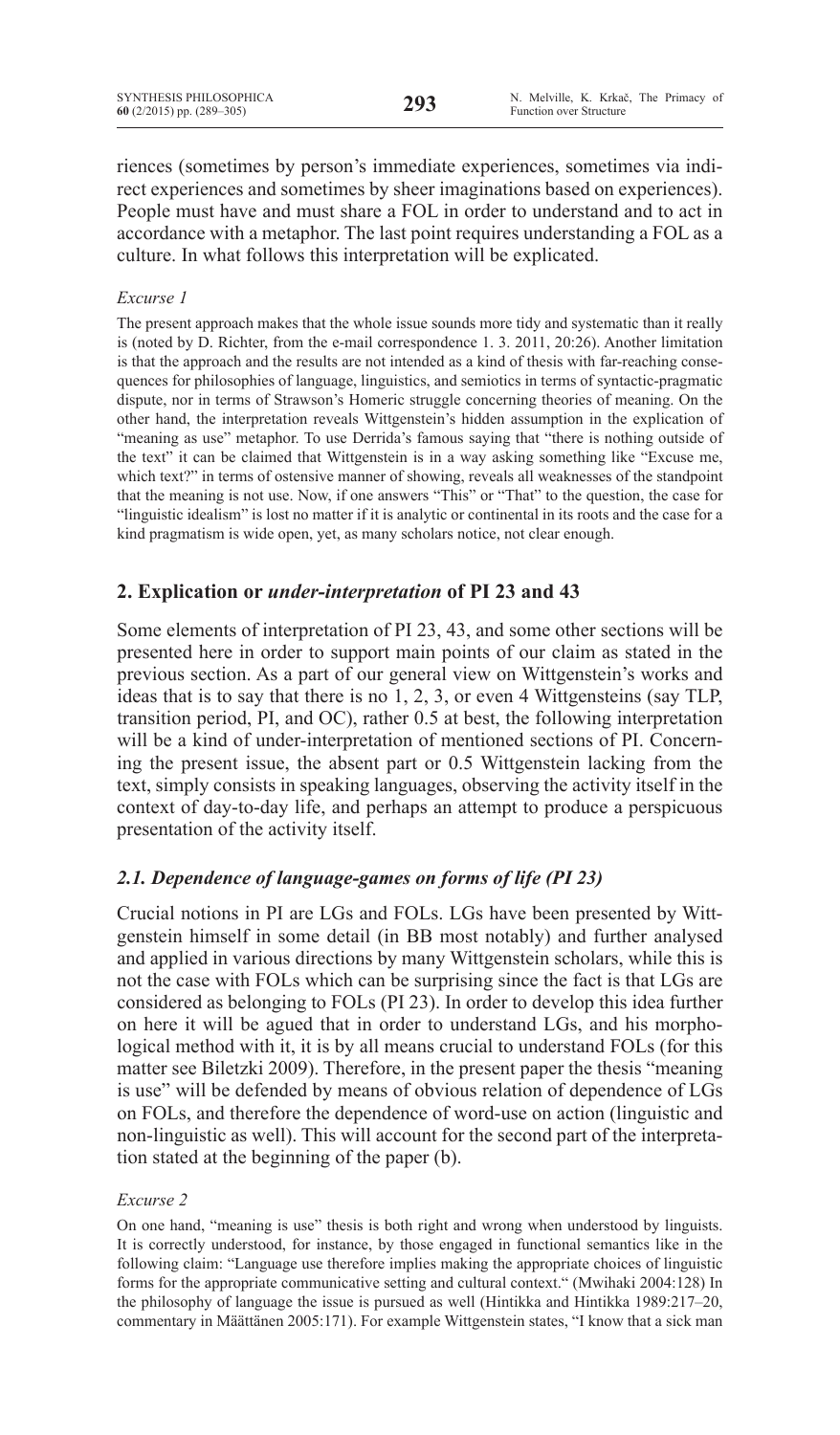is lying here? Nonsense! I am sitting at his bedside, I am looking attentively into his face. – So I don't know, then, that there is a sick man lying here? Neither the question nor the assertion makes sense (…) And "I know that there's a sick man lying here", used in an unsuitable situation, seems not to be nonsense but rather seems matter-of-course, only because one can fairly easily imagine a situation to fit it, one things that the words "I know that…" are always in place where the is no doubt, and hence even where the expression of doubt would be unintelligible. It was argued that the use of words actually serves as a link between language and the world." (OC, §10)) Another issue is the following. "*Meaning is use* says that use function in a language *completely* exhausts meaning." (…) "But although this formulation is particularly associated with Wittgenstein, what he intended by it is a matter of controversy." (Skorupski 1999:30) Now, the controversy will be presented here not as the issue in linguistics, semiotics, or general philosophy of language, but only as the controversy concerning the explication of Wittgenstein's lines, and between few somewhat different interpretations of mentioned sections of PI by Wittgenstein scholars.

Most of introductory books, dictionaries, analytic exegeses (Glock 1996, McGinn 2000, Stern 2004, Baker & Hacker 2005) and papers on meaning and use in Wittgenstein generally claim that the meaning is use of a word in the language (Goldfarb 1988, Glock 1996:376–81, Skorupski 1999:29–59, Ring 2001, Richter 2004:116–8, Addis 2005:77–97). In our opinion this is only partially correct interpretation since

- If the meaning of a word is its use in a LG, and
- If LGs are closely related to FOLs,
- Then, what should one infer?

Wittgenstein said to N. Malcolm that "An Expression has meaning only in the stream of life." (Malcolm 2001:75), and he wrote "*Practices* give words their meaning." (ROC III 320) and "*I know all that*. And that will come out in the way I act, and in the way I speak..." (OC 395) Some Wittgenstein scholars take these and similar remarks to be quite important, surely more than an "aphorism" (Malcolm's note). (a) D. Richter in the dictionary entry claims that "Words, gestures, and expressions come alive, as it were, only within a language-game, a culture, or a form of life" (Richter 2004:118, see also 107). (b) However, other Wittgenstein scholars, such as H.-J. Glock, in the dictionary entry as well, claim that meaning is use is conceived "too wide" (Glock 1996:38) if it means that the meaning is determined "by its role in the whole life of a tribe" (EPB 149), and here it will be argued that it is not too wide. (c) Some minute exegetical analyses such as the one by G. Baker and P. M. S. Hacker which should help to resolve this dispute will be addressed later on. More to that, Wittgenstein's claim that a LG as an activity is closely connected and perhaps understandable only within a FOL as an activity (PI 23) seems to be almost as a kind of basic remark in semiotics or in cultural anthropology rather then in linguistics, or philosophy of language.

Surely it sounds odd and extravagant to claim that the meaning of any sole word whatsoever is determined by the life of the whole culture or a society (a). For the one thing, the word "determined" does not seem to be appropriate since the life of a whole society or a culture does not determine anything (concerning the present issue of course); it "functions" as the context of understanding dialogues and via that as the context of meaning of sentences, and words as well. Perhaps precisely this is the point of Wittgenstein's warning of a sort (PI 66), *do not think* of an essence (i.e. meaning), *but look* how it functions (i.e. is used). For one who is not familiar with tools the meaning of a hammer or nails is not perspicuous by thinking about meaning of these words, or by simply looking in a toolbox containing these among various other tools. One must see how these tools function, sometimes even try to do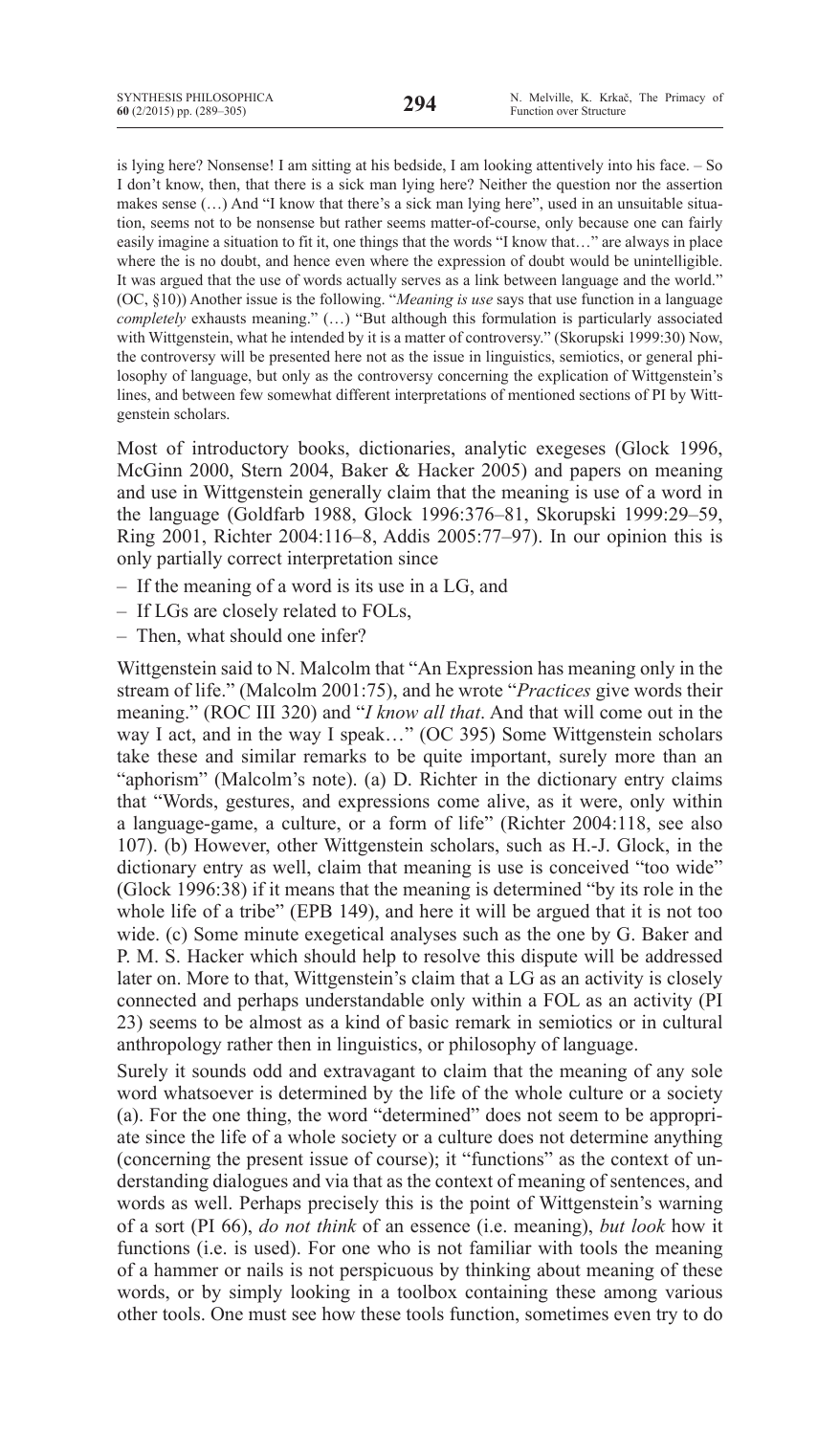it by oneself in order to understand what it is and how to use words "grammatically" correct.

Now, to claim that FOLs are this or that is of no importance here because if one for instance, claims, even with some sound arguments, that a FOL is a form of culture, then this does not capture the essence of Wittgenstein's basic idea on this matter which says that LGs belong to FOLs in terms of activities, practices, and cultural routines as "natural environment" of activities of uttering words and sentences. What is important here is the idea that a language as a practice of speaking is the part (perhaps the most important one) of doing things within a bigger whole.

Wittgenstein uses many examples in order to illustrate this in fact quite simple and obvious idea with which any person would agree particularly if examples like the following one are of importance. One can ask what the expression "sitting on a chair" means, or what it takes for one to understand the expression. What Wittgenstein saying is that if a child sits on a chair in a situation in which a parent says "Sit on a chair and eat your lunch", then a child understands what the expression means. Furthermore, a child can from certain age on, describe what it is going to do, namely it can say "I am going to sit on a chair". Acting in particular way (i.e. teaching, learning, day to day practice, PI 197) enables understanding particular practices but what enables understanding their connections and the whole web is their background. In short, to act within a FOL is to understand.

Another odd claim can be the one about possibility to learn a language of a distant and unknown culture without being closely acquainted with it. For one thing, such a person already has a particular FOL (even bilingual persons). Another thing is that acquaintance with the culture by a person who already mastered its language adds something new to the language knowledge. These points can be seen by observing mistakes one makes while acting within a FOL, mistakes which cannot occur if a human or a machine (at least at the present moment of technological development) simply imitates actions of members of a FOL (in fact completely different kind of mistakes occur in these cases).

However, what is a philosopher's job here? He/she does essentially the same: observing and describing actions and phenomena and these are almost the same as in cultural anthropology. Nevertheless, a philosopher, in addition, clearly and in a summarily fashion describesthe phenomenon (LGs and FOLs) and this, if done properly, results with an understanding. Children learn by imitating elders. Every morning they sit on chairs in kitchens and have breakfasts. So a child imitates, it goes to the kitchen, tries to sit on a chair, drinks and eats as parents do. Does a child understand the practice, or does it imitate understanding as well without understanding anything at all (like the robot in the movie "Artificial Intelligence")? Of course not, at least not as we elders do. On the other hand, do we understand child's imitation? This issue will be addressed later on.

PI 199 (see also 197–8 as the detail presentation of elements summarised in 199) runs as follows:

<sup>&</sup>quot;To follow a rule, to make a report, to give an order, to play a game of chess, are *customs* (uses, institutions). To understand a sentence means to understand a language. To understand a language means to have mastered a technique." (PI 199, see Baker and Hacker 2009:140–5 for somewhat divergent interpretation at least concerning the related expression "social practice" that is objected to.)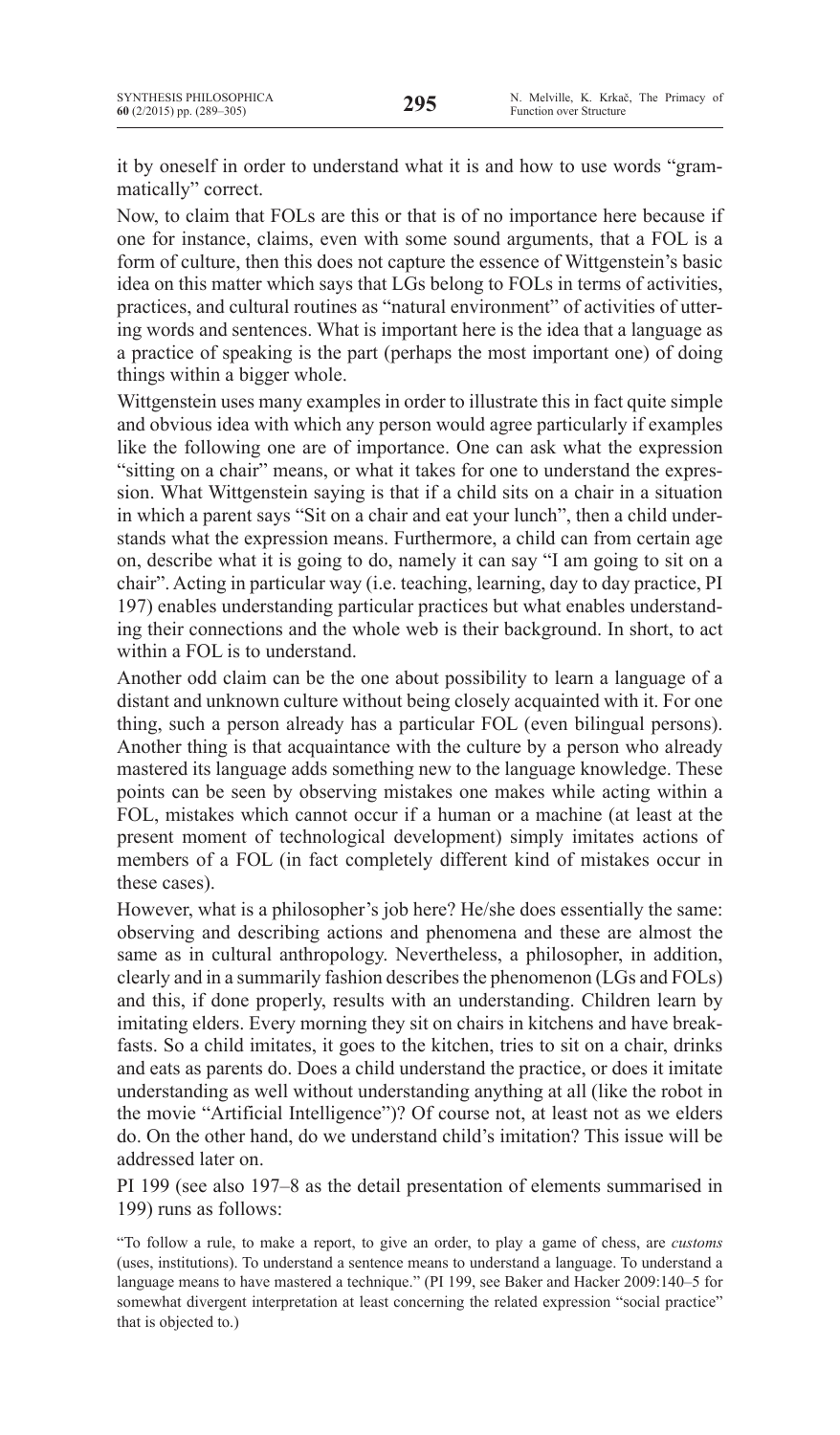Now, what kind of a technique is in question here? Is it merely a technique of mastering a language, i.e. using appropriate words and utterances in appropriate situations? Well, yes and no. In order for a human youngling to master a natural language it must learn various practices in standard situations in which various uses of various sentences are appropriate in terms of "everyday practices" (PI 197, 208), "training", and "customs" (PI 198). The "technique" in PI 199 is so to say a technique of living a human life (Baker & Hacker 2009:144, especially (ii) *Action*). Since there is no "human life as such" a child must learn particular technique of a particular culture and of a particular natural language (which sometimes can be further interpreted on the bigger background such as "the common activity of mankind" / "shared human behaviour", PI 206). Of course a child can be bilingual, but not bicultural in the same sense (as in the emigrant syndrome for instance). Understanding sentences describing chess pieces and their moves is a part of understanding, say, of the chess language, and understanding the chess language is a part of playing chess.

In short, meaning is use and the use here is the use of a word, an expression, a sentence, a whole language-game in the context, or on the background of a FOL. This means that to understand a sentence or a LG is to use a sentence or a LG appropriately in the context of particular FOL and its standard activities. To return to the child example, if a child is given an order "sit on a chair" and if a child sits on a chair, then the child understands the order and obeys it; or if a child is asked to describe its action and if it says "I am going to sit on a chair and this is what I am doing now" it can also be said that a child understands the sentence. This can be called a kind of "primordial understanding" as related to "primordial LGs". Now, since "meaning is use" is a metaphor, so are LGs, and FOLs as well, but they are metaphors with particular purpose, namely, their purpose is to draw one's attention to action, practice, application, use of words and utterances, and practice of speaking a language within a series of standard daily situations.

# *2.2. Dependence of a meaning on its use (PI 43)*

LG approach is an issue of the method. Examples of the LG method are given in examples of "mini-languages" (Kenny 2006:129) with their "degenerate sentences" (PI 196) as complete LGs. As claimed by D. Stern:

"The central idea that motivates this method is that of drawing our attention to the context in which our use of language takes place." (Stern 2004:88)

What is important that all examples of LGs are applied to any practice in which language is involved in some way, any interweaving of human life and language. (PI 7d, Stern 2004:88) So, the question was not just say "How to draw attention to the context in which an actual use of words takes place?" but as well for instance "How to show that actual use of language is strongly related and in a way embedded in life?" LG method is Wittgenstein's answer to this question. This approach is the one R. Rorty calls "the pragmatic Wittgenstein", namely:

<sup>&</sup>quot;The pragmatic Wittgensteinians think that their hero's importance consists in having replaced a bad theory about the relation between language and non-language, such as that offered in the *Tractatus*, with a better theory, the one offered in the *Philosophical Investigations*. (…) That is the view epitomized in the Wittgensteinian maxim 'Do not look for the meaning, look for the use.' It is not a 'use-theory of meaning', but rather a repudiation of the idea that we need a way of determining meanings." (Rorty 2010:131, 140; the original text was read during 29<sup>th</sup> International Ludwig Wittgenstein Symposium of ALWS in Kirchberg am Wechsel, Austria, 2006).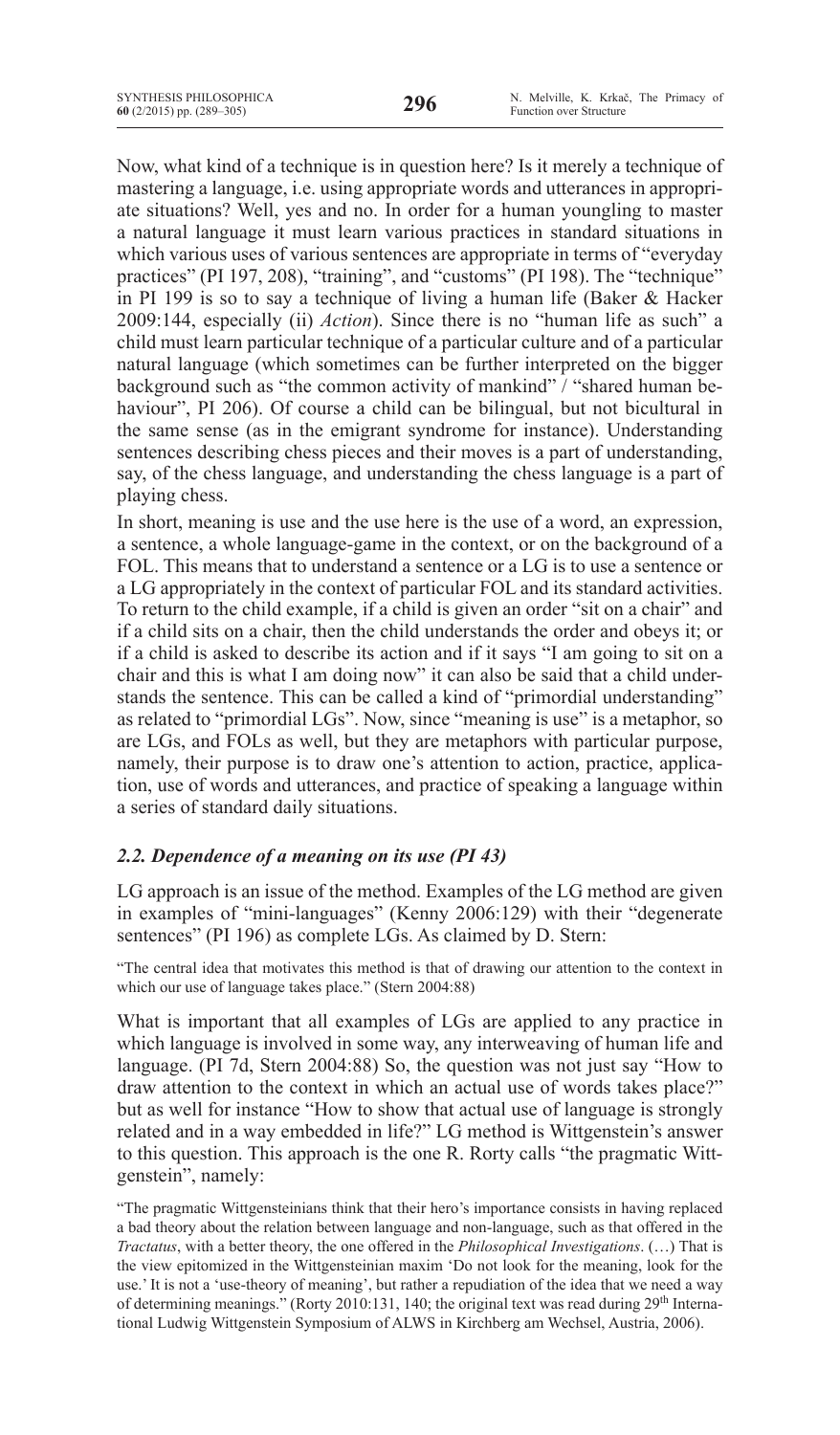Concerning Rorty's remark it can be added that in the light of PI 66 he could said something like do not think of the meaning, look at the use and when you see the pattern, you will understand the use, and this is all you need to know about the meaning.

Using the word slab in builders LG belongs to doing things with slabs within builders FOL. Meaning of the word slab is closely connected to doing things with slabs. Now, is the

- (a) "Slab" in PI 2 more similar
- (b) to our elliptical sentence "Slab!",
- (c) or to our word "slab"? (for commentary see McGinn 2000:52–60, Ring 2001)

Perhaps (a) is equally similar to (b) and (c) since, the similarity between (a) and (b) is *the similarity in understanding* order and an action as the appropriate response to the order, while the similarity between (a) and (c) is *the similarity in explaining* of the word/complete sign meaning. The first similarity leads to discussion on *the position of the sign in life*, while the second leads to *the position of the sign in grammar* (as shown in Table 3). Now, if language is an instrument, then it seems doubtless which discussion is more important. In other words, concerning meaning (a) seem to be more similar to our word "slab" (c), however regarding use (a) seems more similar to our elliptical sentence "Slab!" (b) in terms of "Bring me a slab!".

This similarity concerning use of (a) and (b) does not originate from syntactic structure analysis (or from a kind of structure in the speaker's mind for that matter, PI 20) since the structure of the mini language-game of PI 2 is primitive, or in short – there is no structure. The similarity of (a) and (b) originates from similarities in pragmatic contexts of the use of "slab" and "Bring me a slab!" (that is of LGs), and from similarities of practical occasions in which these uses are applied (that is embedded in FOLs as "culturally complex phenomena", McGinn 2000:60). This viewpoint is explicated in PI 43 and the text of the section runs as follows:

"For a *large* class of cases of the employment of the word "meaning" – though not for all – the word can be explained in this way: the meaning of a word is its use in the language" (PI 43, see also PG 60)

Words outside of utterances and these outside of discourses literally make no sense since these are backgrounds of their meaning. It is plain fact that an utterance, or a text, or a dialogue can be syntactically structured without a mistake and still its meaning or sense semantically speaking would be quite hard to detect, and *vice versa*. Order of words, and various connections between words and between sentences do not create meaningful totality; however, if *used* in proper manner "they create appearance of it" by all means (Velčić 1987, and for the emphasis on "completeness" in BB p. 82 see Ring 2001:14). Therefore, something else is responsible for this textual or speech unity and Wittgenstein's answer is that it is a FOL an utterance or a dialogue belongs to. In PI LG 2 there is something else implied if "Slab!" in the language of PI 2 is not relatively similar to our "Bring me a slab!" and that is the way in which the word/sign is spelled that is to say not as a request, but as a question, or as a warning (manner of uttering a word/sign as an intonation for example is of utmost importance). If "Slab!" in LG 2 is uttered as a call or an order, then this is relevant similarity to our "Bring me a slab!" However, if "Slab!" is uttered as a question, or as a warning, or if this matter cannot be decided, then this is relevant dissimilarity. Wittgenstein seems to suggest that there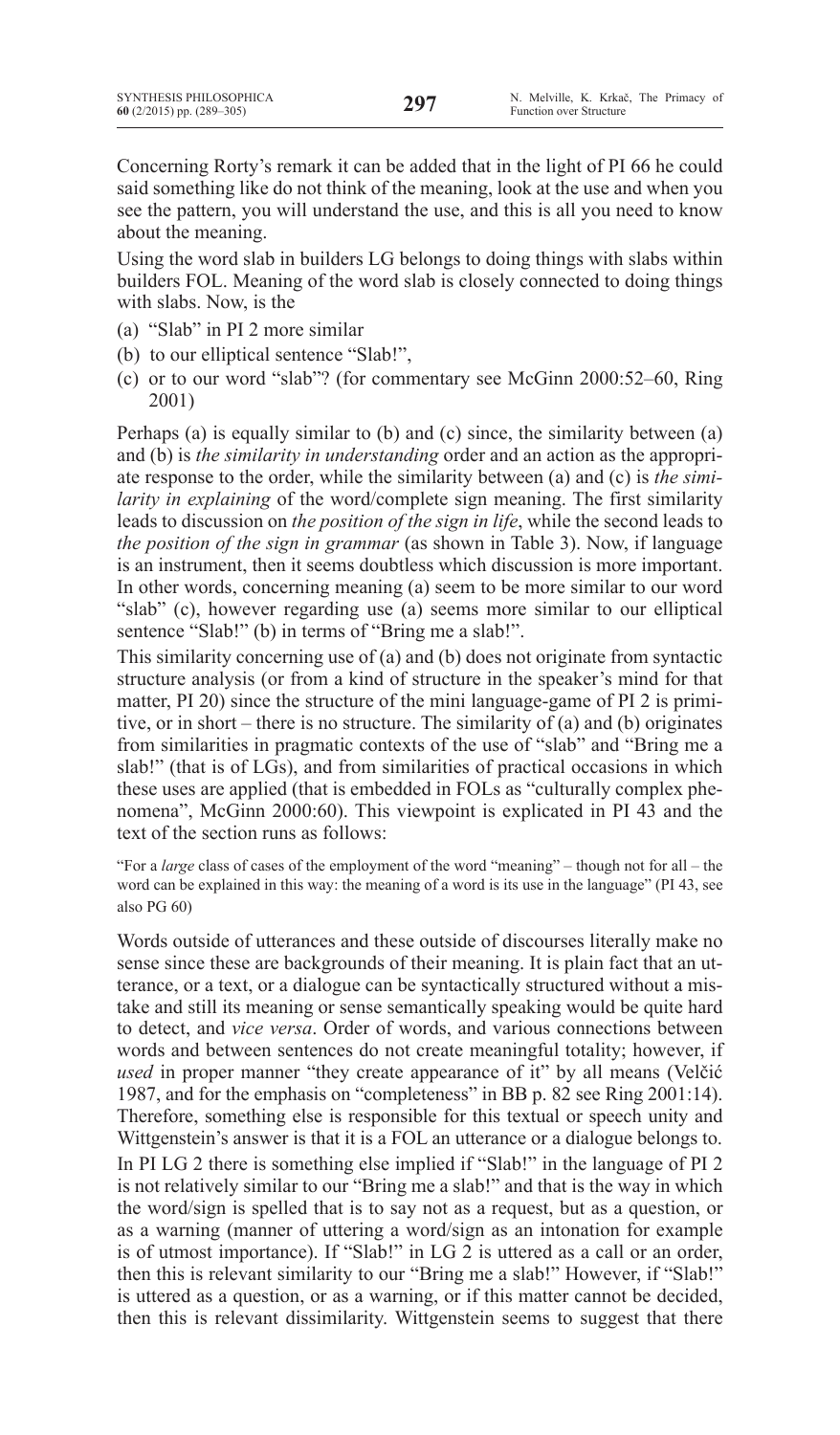is similarity, and it is the similarity in use if the manner of uttering and say intonation or pronunciation can be counted as use (the possibility is mentioned in PI 20–1). Without taking the use of a "Slab!" into account there is no way to decide on this matter concerning this criterion. On the other hand, if the use is to be counted in, then observing the use implies observing the use within the FOL it belongs to. There are other criteria as well, say position of workers, bodily movements, gestures, facial expressions, and similar, but these criteria are even more obviously connected with a FOL as a context in which a LG should be understood (the possibility is mentioned in PI 21). Therefore "Bring me a slab!" and "Slab!" mean the same, or are relevantly similar, because they have the same use. This crucial extension of Wittgenstein's viewpoint, summarised by G. Baker and P. M. S. Hacker, flows from common experience that:

"[T]he instruments of language are very diverse. We tend to be deceived by superficial uniformity of appearances  $(...)$ , and to disregard differences of use and function  $(...)$  – as if we could apprehend only the handles of tools, disregarding the different kinds of things we do with them." (Baker & Hacker 2005:135–136).

"The use of a word" comprises a lot of what is meant by "the meaning of a word" and while use of a word is by all means internal to its LG still it points to something outside of it as well, namely to a FOL to which it belongs (some hints can be found in AWL 48, PG 65, see also Baker & Hacker 2005:145, footnote 18). Meaning of a word seems to be perhaps not hidden, but surely implicit in a routine nature of LGs, and in fact it is in the same time manifested if LGs are observed in their natural environment of FOLs they belong to ("the position of a language in life"). Meaning is use of a word in an utterance, but utterances and whole LGs are understandable only within FOLs they belong to and meaning of a word is finally manifested within a FOL (as shown in Table 2).



**Table 2**. The relation of meaning of a word, its use, and life

However, to explicate (or to interpret) the use of a word from its implicit and so to say natural location within life or a FOL may go wrong in many ways since "It is a great temptation to want to make the spirit explicit." (CV 11) and in a way it is "the spirit of the whole" (CV 9) which should be manifested if the use of a word is to be explicated. Namely, the normativity requirement for any acceptable concept of word-meaning (Baker & Hacker 2005:140–141) shows precisely this point which says that the understanding of a word or a sentence like for instance "Adjustable wrench!" manifests itself in one's action i.e. an action of bringing and using an adjustable wrench. Again, the summary of the issue by Baker and Hacker seems to be of utmost importance: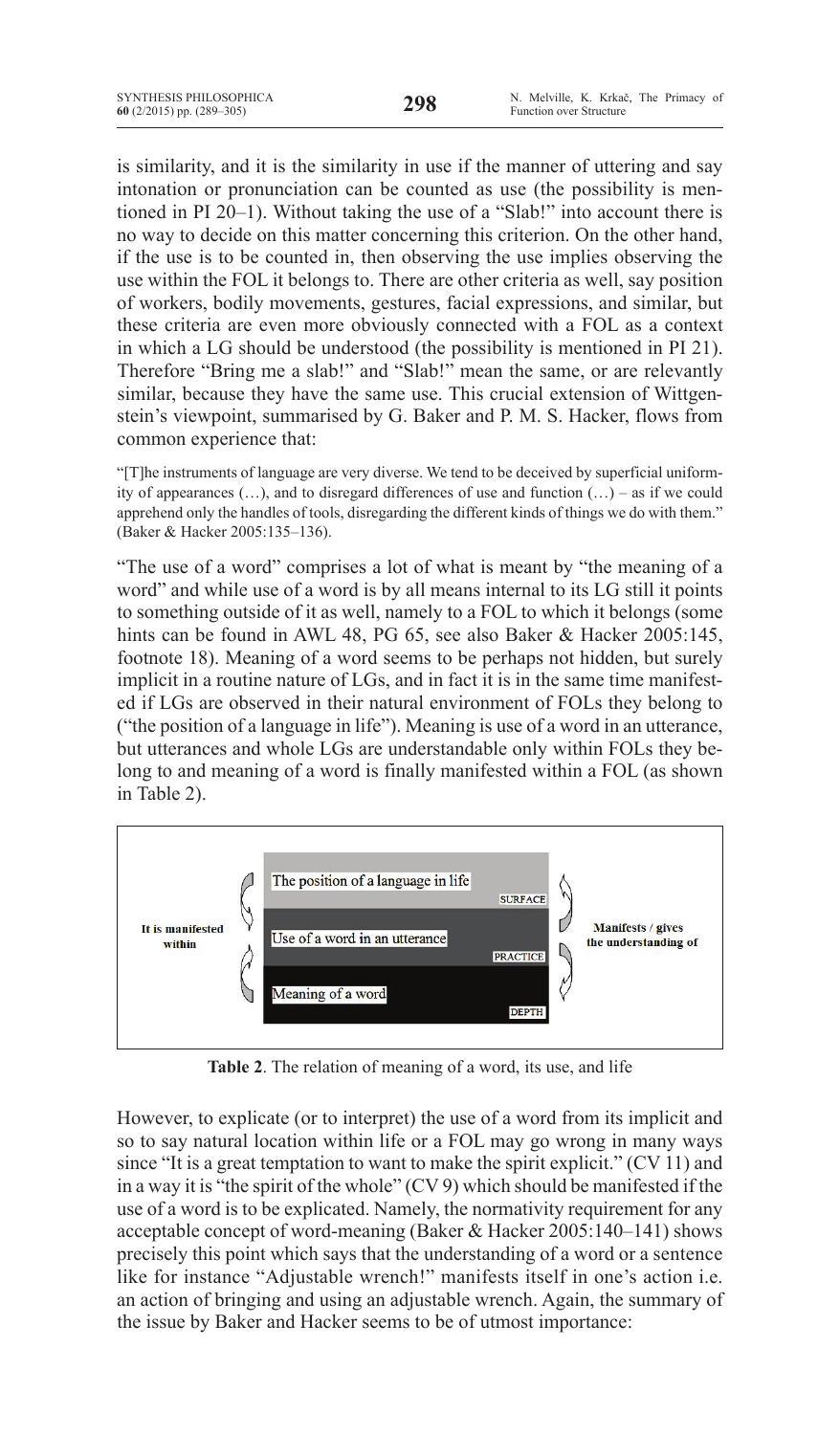"Just as a chess piece is put to use in a *move*, and a move is an actual move (…) only in the context of a game, so too words are put to use (primarily) in the context of utterances or speech-acts (…)" (Baker & Hacker 2005:139).

## *Excurse 3*

If one takes this analogy between LGs and speech-acts to be fruitful, then the focal point of the present paper is additionally yet only indirectly supported since as for speech-acts to be performed properly (be happy or unhappy and so forth and so on in original Austin's terminology) there are many non-linguistic conditions, so for a LG in order to be understood there are many non-LG elements that should be taken into account, as demonstrated in the next section.

# *2.3. FOL and LG at play in LFM*

What we've seen thus far are several examples where Wittgenstein seems to be implying that FOL plays a very important part in meaning determination. The exegetical work aside, it's time to demonstrate FOL's role in this process. Conveniently this demonstration is brought to us by Wittgenstein himself.

In *Wittgenstein's Lectures on the Foundations of Mathematics*, Lecture 1, he presents three uses of the expression, "I have discovered…"

- Use 1) Suppose Professor Hardy came to me [Wittgenstein] and said, "Wittgenstein, I've made a great discovery. I've found that…" I would say, "I am not a mathematician, and therefore I will not be surprised at what you say. For I cannot know what you mean until I know how you've found it." We have no right to be surprised at what he tells us. For although he speaks English, yet the meaning of what he says depends upon the calculations he has made. (LFM, p. 17)
- Use 2) Similarly, suppose that a physicist says, "I have at last discovered how to see what people look like in the dark – which no one had ever before known." – Suppose Lewy says he is very surprised. I would say, "Lewy, do not be surprised", which would be to say, "Do not talk bosh." … Suppose he shows you some infra-red photographs and says, "This is what you look like in the dark." (p. 17)
- Use 3) If I'm told that Mr. Smith flew to the North Pole and found tulips all around.<sup>2</sup> (p. 18)

We can symbolize this expression by stating:  $D_{Ix}$ , where "D" represents the discovery relation that obtains between "I", the pronoun referring to the speaker of the utterance, and *x*, which is an empty variable suitable for any object, abstract or otherwise, to be discovered.

In Use 1, Professor Hardy makes the claim  $D_{Ia}$ , where "*a*" refers to any previously unknown solution to a particular arithmetical conundrum. Here, Wittgenstein plays the naïve co-worker who is neither familiar with the method by which one is to discover such a mathematical solution nor the advanced level of knowledge in mathematics that Professor Hardy obviously possesses. Not only is Wittgenstein unfamiliar with the vocabulary used at such a level, but he's also unfamiliar with the calculations made. Thus, in order for Wittgenstein to understand Hardy's discovery and determine the truth-value of  $D_{I_{2}}$ , not only does the solution have to be shown, but Wittgenstein must be familiar with the vocabulary used and the calculations made.

In Use 2, a physicist, who we'll call Professor Robert Wood,<sup>3</sup> makes the claim  $D_I$ , What people look like in the dark. Here, Wittgenstein and Professor Lewy are the naïve witnesses of Wood's discovery. Lewy is surprised and Wittgen-

3

2

Although "I have discovered…" is not explicit in Use 3, I believe it is safe to imagine that it is implied.

<sup>30</sup> seconds of research shows Dr. Robert Wood is the person to discover infrared photography, http://en.wikipedia.org/wiki/Robert\_W.\_ Wood.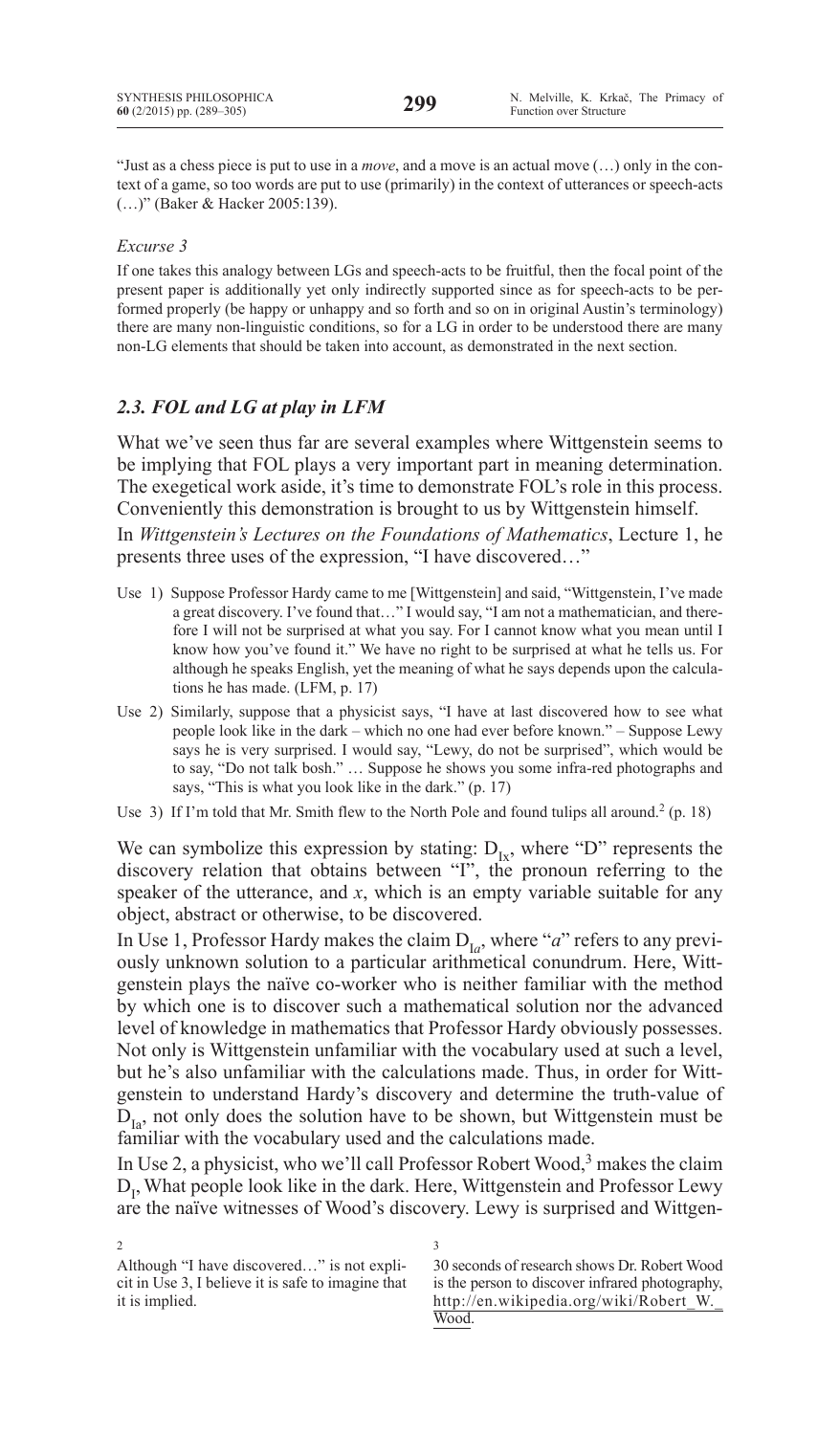stein does not recognize anything surprising about it. Wood turns over an infrared photograph while simultaneously claiming, "This is what you look like in the dark." Thus,  $D_1$ , What people look like in the dark is asserted and in order to determine whether Wood's claim is true, he merely presents a photograph. It is important to note that there's no need for further explanation of the vocabulary used in the claim, although one may want to know how the photograph came about.

In Use 3, Mr. Smith returns from his expedition to the North Pole and claims  $D_{1}$ , Tulips at the North Pole. Wittgenstein, again, is the naïve witness. Here, Wittgenstein has to take Smith's word that there are, in fact, tulips at the North Pole. I suppose Wittgenstein could take the expedition himself to verify but let's presume Smith is a recognized authority on such matters. Thus, Smith claims  $D_1$ , Tulips at the North Pole and in order to verify his claim we simply take him at his word.

So, what he's demonstrating is that, in each use we have the same expression "I have discovered…" but the procedures of verification vary. Concerns of sufficiency aside, it is commonly upheld that the meaning of a term or expression is determined by its procedure of verification, i.e. used property or suitably, etc. Thus, the extension of "I have discovered…" varies relative to the field of study:

- Extension of Use 1) Hardy's claim  $D_{Ia}$  is true if and only if *a* is, in accordance with mathematical fact, the solution to the arithmetical conundrum, and we, the verifiers, understand mathematical vocabulary, a specialized language, and calculations made in deriving *a*, etc.
- Extension of Use 2) Wood's claim  $D_1$ , What people look like in the dark is true if and only if Wood presents a photograph of what people look like in the dark, has, in fact, made this discovery through reliable scientific means, we verify the photo and his method, etc.
- Extension of Use 3) Smith's claim  $D_1$ , Tulips at the North Pole is true if and only if Smith did, in fact, travel to the North Pole, there were tulips in the North Pole, Smith reported "there were tulips at the North Pole" to us, etc.

In no way we are saying these procedures of verification are exhaustive for the expression respective of their individual fields, but the implication of there being varying procedures entails, as Wittgenstein puts it, "It makes it look like a different *kind* of discovery." So, the procedures needed to establish whether a discovery relation obtains between the speaker and the object of discovery vary relative to the field of study, which entails divergent extensions.

Suppose someone interjected, "Yes, whether it be mathematics or physics, the field of study will determine whether the discovery relation obtains but, the field of study is not FOL" – True, how an expression is used in a field of study is necessary in determining an expression's meaning. However, it is not sufficient, more is needed. In order to determine an expression's meaning, what must be understood is the protocol, or decorum, for positing  $D_i$  with respect to one field of study from other fields of study. The classic chess analogy may shed some light:

The person observing the chess game must already know the difference between ordinary life and a game. The person must *understand* the game. Final-

<sup>&</sup>quot;Someone who does not know anything about chess and sees someone making a move will not understand it, i.e. *will not understand it as a move of a game*. And following a move with understanding is different from simply seeing it." (BT, Chapter 36, p. 113e, *italics added*)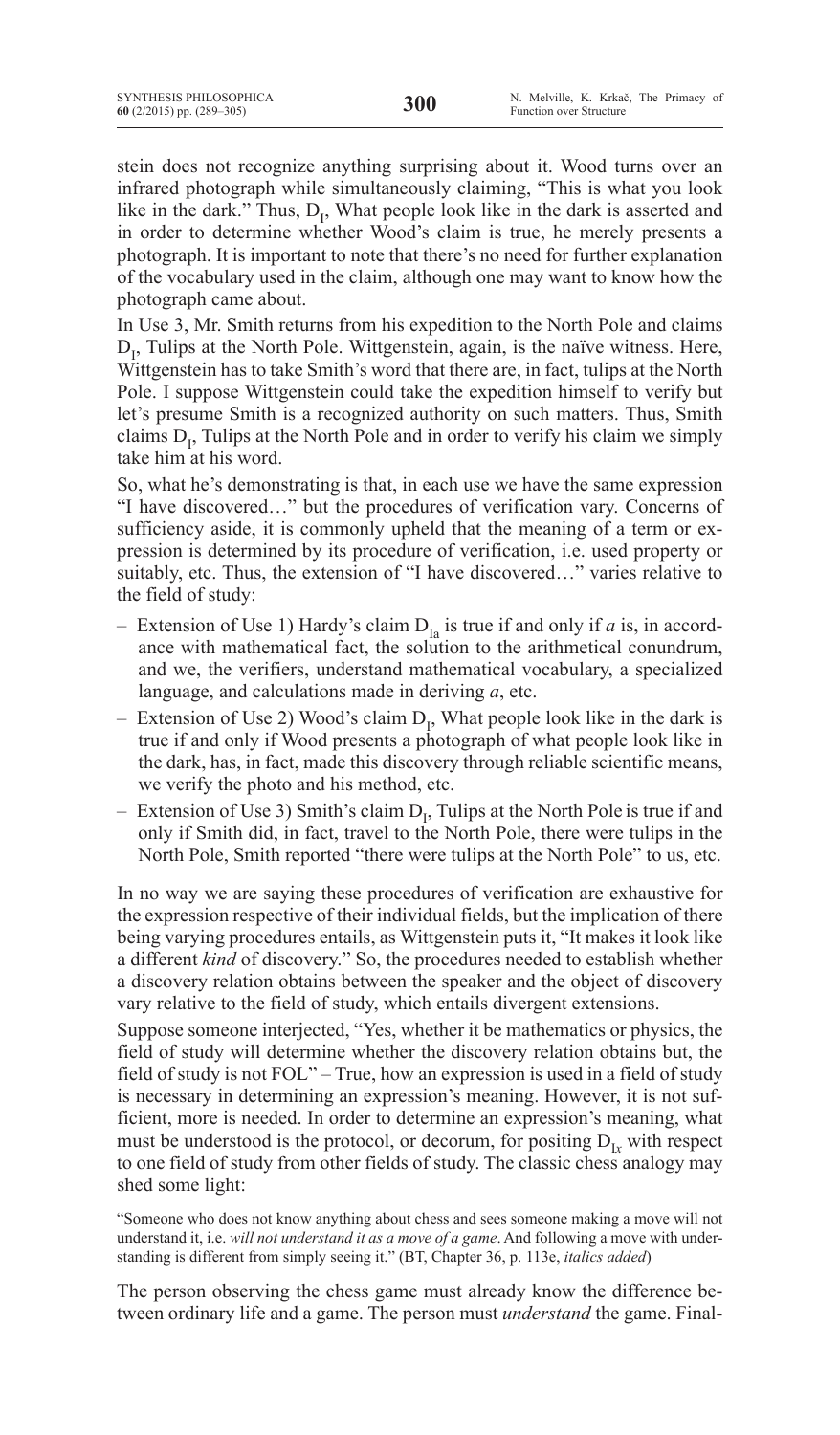ly, the person must recognize that the movement is permitted in accordance to the rules of the game. It's the first observation where FOL comes into play.

Returning to our demonstration, imagine the naïve co-worker in Use 1) responding the same way to Wood in Use 2). Wood exclaims, "I have discovered…" The co-worker interrupts, "I am not a physicist, and therefore I will not be surprised at what you say. For I cannot know what you mean until I know how you've found it." During his lecture, Wittgenstein speculates as to what the physicist's response would be, "He may say, Don't you understand English? Don't you understand 'look like', 'in the dark', etc.?" (LFM, p. 17)

- One must be aware of the differences between the procedures of verifiability in the use of "I have discovered…" in mathematics versus physics in order to fully grasp the meaning of the expression.
- During the course of our life, we've come to recognize the decorum differentiating ordinary life from particular fields of study.
- Therefore, our FOL participates in determining an expression's meaning; FOL is necessary to meaning determination.

# **3. Concluding remarks**

If the question is "What is the meaning of a word?" and the answer is "The meaning is use.", then one would naturally suppose that the meaning of a word is "its" use and this would be correct in principle according to Wittgenstein, since it is a metaphor. However, it is its use within a LG as something quite important that belongs to a FOL.

Therefore, the use is primarily the use of a word in a LG; say an "adjustable wrench" in plumbers LG, but the use of the very word as a tool in various standard situations as well, i.e. FOLs. In other words, using the word "adjustable wrench" in plumbers LG is an important aspect of using the adjustable wrench in plumbers FOL (this point is very perspicuously presented by a figure in Baker & Hacker 2005:148, as shown in Table 3 with opposites lifegrammar and explanation-understanding).



**Table 3**. From Baker and Hacker 2005:148

– In short, and in terms of conclusion, the meaning of a word is its use in language is surely a *grammatical (hinge) remark* and an analogy as well as that LGs belong to FOLs (and this is not an explanation of what a word means). On the other hand, that use of a particular word in a particular LG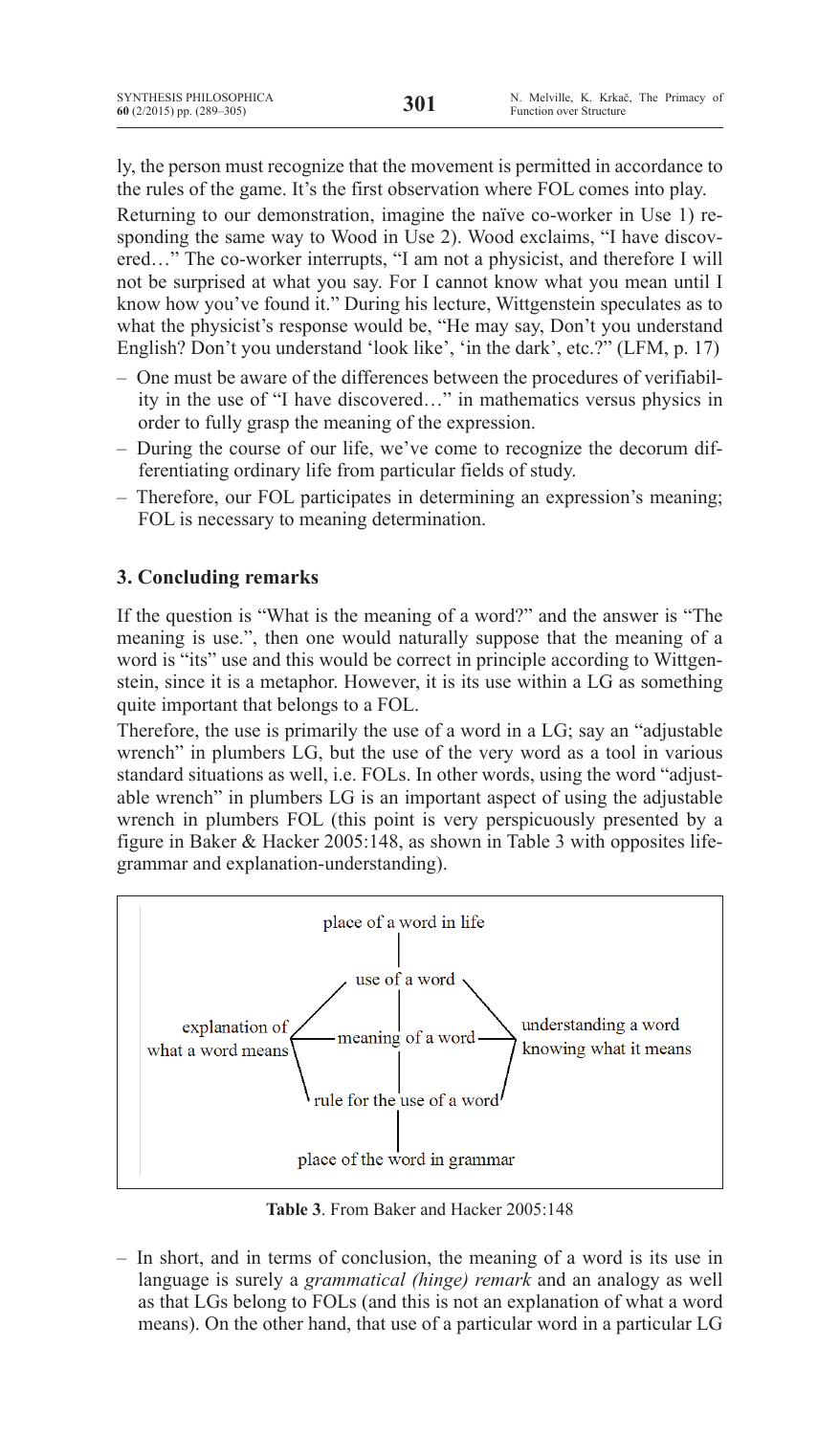belongs (or not) to a particular routine is a *pragmatic (axes) remark* (it marks its place in life). In order to completely understand and clearly describe what has been claimed in the text one needs to clarify Wittgenstein's concepts of meaning, use, action, and practice and their relations in PI.

– Additionally and in terms of further research, "meaning is use" slogan interpreted as an analogy has some far-reaching consequences, perhaps showing us a few possible directions from philosophy of language toward semiotics (directions taken by many experts semiotics from publication of PI on), and from semiotics of culture toward philosophy of culture, but these points needs some further clarifications which are outside of the scope and limits of the present examination.

## **References**

### *Wittgenstein's works*

1969 *On Certainty*, Oxford, Blackwell (OC).

1970 *Eine Philosophische Betrachtung*, Frankfurt, Suhrkamp Veralg (EPB).

1974 *Philosophical Grammar*, Oxford, Blackwell (PG).

1976 *Wittgenstein's Lectures on the Foundations of Mathematics*, Cornell University Press (LFM)

1978 *Remarks on Colour*, Berkeley, University of California Press (ROC).

1979 *Wittgenstein's Lectures 1932–35*, Oxford, Blackwell (WL).

1998 *Culture and Value* Revised Edition, Oxford, Blackwell (CV).

2005 *The Big Typescript*, Oxford, Blackwell (BT).

2008 *Wittgenstein in Cambridge, Letters and Documents*, Oxford, Blackwell.

2009 *Philosophical Investigations*, Oxford, Blackwell (PI).

2009 *Philosophy of Psychology – A Fragment* [previously known as PI Part II], in: PI, Oxford, Blackwell (PPF), pp. 185–243.

### *Commentaries on Wittgenstein*

Addis M. 2006 *Wittgenstein, A Guide for Perplexed*, London, Continuum.

Baker G. P. and Hacker P. M. S. 2005 *Volume 1 of An Analytical Commentary on the Philosophical Investigations Wittgenstein: Understanding and Meaning, Part I: Essays*, Second extensively revisited edition by P. M. S. Hacker, Oxford, Blackwell.

Baker G. P. and Hacker P. M. S. 2009 *Volume 2 of An Analytical Commentary on the Philosophical Investigations Wittgenstein: Rules, Grammar and Necessity, Essays and Exegesis of §§ 185–242*, Second extensively revisited edition by P. M. S. Hacker, Oxford, Blackwell.

Biletzki A. 2009 Ludwig Wittgenstein, *The Stanford Encyclopedia of Philosophy* (2010 Edition), Edward N. Zalta (ed.), URL =  $\langle$  http://plato.stanford.edu/entries/wittgenstein/ #Mea> (Retrieved 15. 11. 2010).

Feyerabend P. K. 1955 Wittgenstein's Philosophical Investigations, *The Philosophical Review*, Vol. LXIV (1955), pp. 449–483, reprinted in Pitcher G. (ed.) 1966 *Wittgenstein, The Philosophical Investigations*, Anchor Books, New York, pp. 104–150.

Gill J. H. 1979 Wittgenstein and Metaphor, *Philosophy and Phenomenological Research*  40 (1979), pp. 272–284.

Glock H.-J. 1996 *A Wittgenstein Dictionary*, Oxford, Blackwell.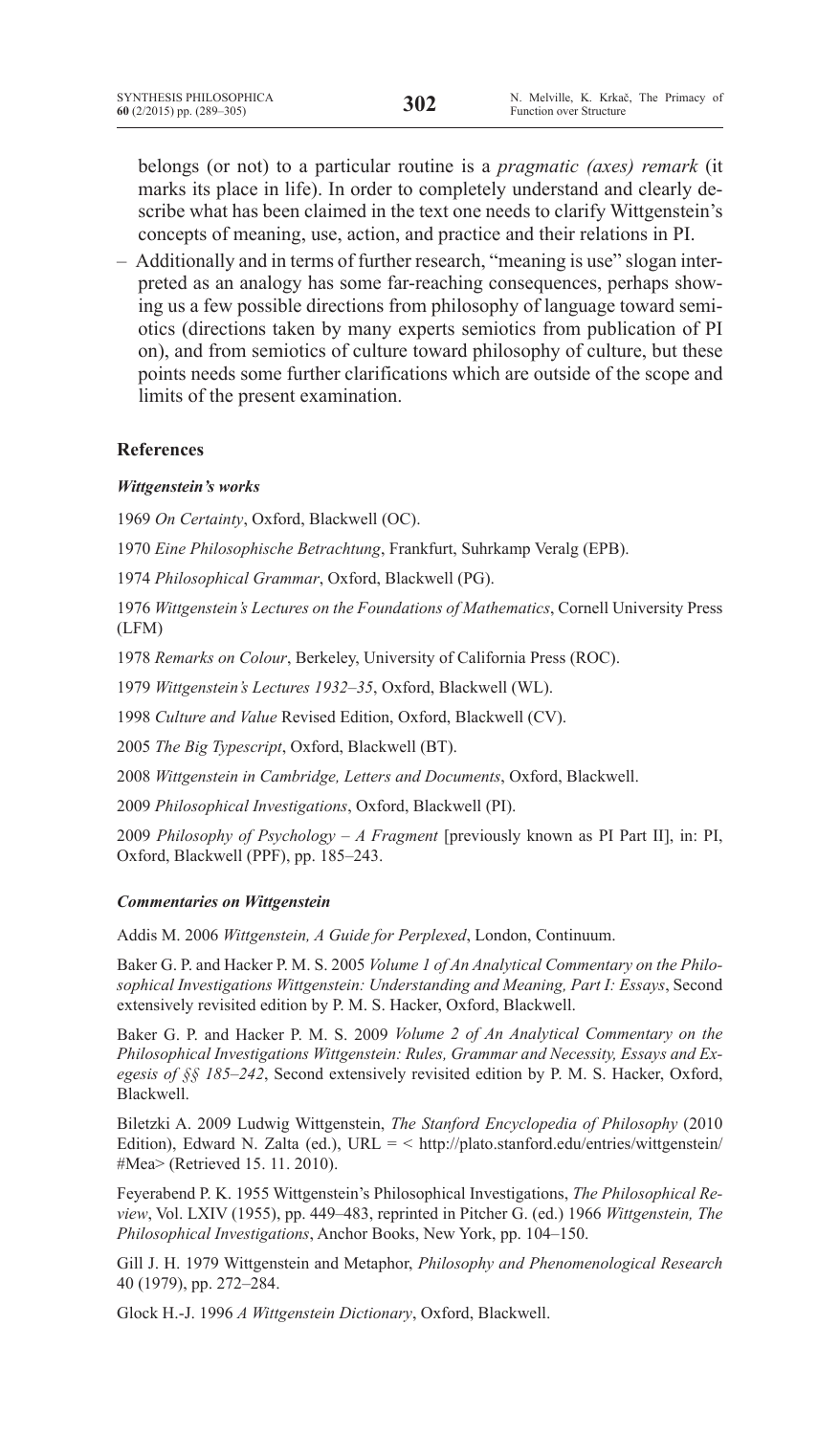Goldfarb W. G. 1988 I Want You to Bring Me a Slab: Remarks on the Opening Sections of the Philosophical Investigations, *Synthese*, 1988, vol. 56, pp. 265–282.

Hester M. B. 1967 *The Meaning of Poetic Metaphor: An Analysis in the Light of Wittgenstein's Claim that Meaning Is Use*, The Hague, Mouton.

Hintikka J. and Hintikka M. 1989 *Investigating Wittgenstein*, Oxford, Blackwell.

Kenny A. 2006 *Wittgenstein*, Revised Edition, Oxford, Blackwell.

Malcolm N. 2001 *Ludwig Wittgenstein a Memoir*, Oxford, Clarendon Press.

Määttänen P. 2005 Meaning and Use: Peirce and Wittgenstein, in Stadler F. and Stölzner M. (eds.) *Time and History, Papers of 28th International Wittgenstein Symposium*, Kirchberg am Wechsel, ALWS, 171–172.

McGinn M. 2000 *Wittgenstein and the Philosophical Investigations*, London, Routledge.

Price H. 2004 Immodesty without Mirrors: Making Sense of Wittgenstein's Linguistic Pluralism, in M. Kölbel and B. Weiss (eds.) 2004 *Wittgenstein's Lasting Significance*, London, Routledge, pp. 179–207.

Richter D. 2006 *Historical Dictionary of Wittgenstein's Philosophy*, Oxford, The Scarecrow Press, Inc.

Ring M. 2001 'Bring Me a Slab!': Meaning, Speakers, and Practices, in: R. L. Arrington and H.-J. Glock (eds.) *Wittgenstein's Philosophical Investigations, Text and Context*, London, Routledge, pp. 12–35.

Rorty R. 2010 Wittgenstein's Linguistic Turn, in: A. Ahmed (ed.) *Wittgenstein's Philosophical Investigations, A Critical Guide*, Cambridge, Cambridge University Press, pp. 129–145.

Skorupski J. 1999 Meaning, Use, Verification, in Hale B. and Wright C. (eds.) *A Companion to the Philosophy of Language*, Oxford, Blackwell.

Stern D. G. 2004 *Wittgenstein's Philosophical Investigations. An Introduction*, Cambridge, Cambridge University Press.

Strawson P. F. 1954 *Review of Wittgenstein's Philosophical Investigations*, Mind, Vol. LXIII, 1954, pp. 70–99, reprinted in Pitcher G. (ed.) 1966 *Wittgenstein, The Philosophical Investigations*, Anchor Books, New York, pp. 22–64.

### *Other cited works*

Dewey J. 1925 *Experience and Nature*, Open Court, La Salle, Ill.

Eco U. 1984 *Semiotics and the Philosophy of Language*, Bloomington and Indianapolis, Indiana University Press.

Kasher A. 1976 What is a Theory of Use?, *Margalit* 1976, pp. 36–55.

Kövecses Z. 2005 *Metaphor in Culture, Universality and Variation*, Cambridge, Cambridge University Press.

Margalit A. 1976 (ed.) *Meaning and Use*, Dordrecht, D. Reidel Publishing Company.

Mwihaki A. 2004 Meaning as Use: A Functional View of Semantics, *Swahili Forum* 11 (2004) pp. 127–139.

Quine W. V. O. 1981 Use and Its Place in Meaning, in Quine W. V. O., *Theories and Things*, Cambridge, Harvard University Press, pp. 43–54.

Smith N. and Wilson D. 1979 *Modern Linguistics, The Results of Chomsky's Revolution*, London, Penguin.

Steen G. J. 2007 *Finding Metaphor in Grammar and Usage. A Methodological Analysis of Theory and Research*, Amsterdam / Philadelphia, John Benjamins Publishing Company.

Velčič M. 1987 *Introduction to the Linguistics of a Text* (in Croatian), Zagreb, Školska knjiga.

Verschueren J. and Östman J-O. 2009 *Key Notions for Pragmatics*, Amsterdam / Philadelphia, John Benjamins Publishing Company.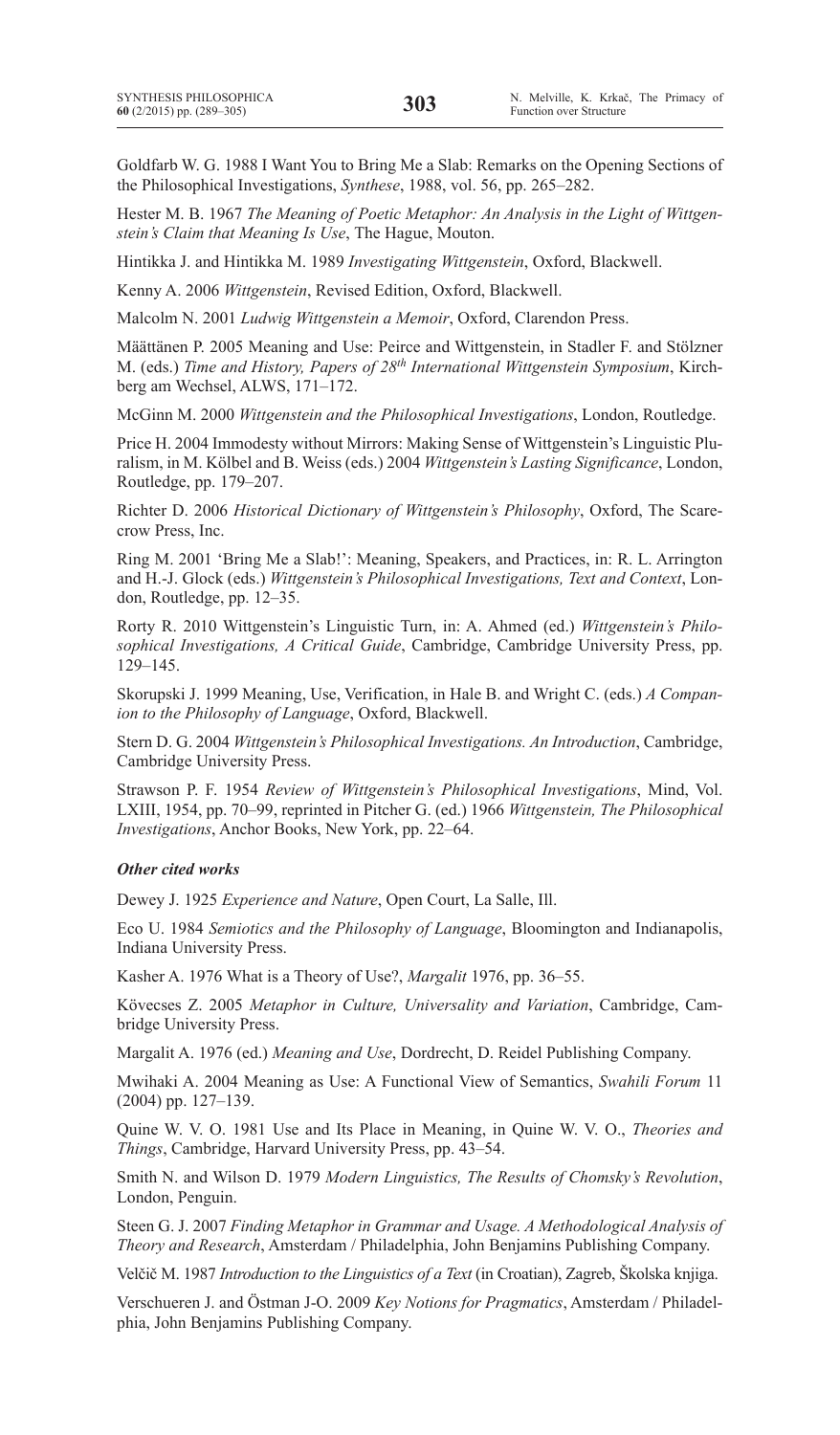## **Nicholas Melville, Kristijan Krkač**

## **Primat funkcije pred strukturom**

### **Analogijsko čitanje Wittgensteinovog aforizma "Značenje je upotreba"**

### **Sažetak**

*U članku autori ispituju Wittgensteinov stav "značenje riječi je njena upotreba u jeziku" poglavito u kontekstu odjeljaka 23 i 43* Filozofijskih istraživanja *pod vidom nekih drugih odjeljaka (poput 199–199 i 209) te nekih utjecajnijih interpretacija ovih odlomaka. Autori smatraju da je slogan "značenje je upotreba" analogija. Također, djelomično prateći Bakera i Hackera (2005), tvrdi se da je taj slogan razumljiv samo u kontekstu ovisnosti jezičnih igara o oblicima života (šira interpretacija). Naime, značenje riječi je njena upotreba u jeziku samo ako ta upotreba ima mjesto u životu. Drugim riječima, da bismo razumjeli jezične igre, čini se prirodnim promatrati ih u njihovom prirodnom kontekstu oblika života kojima pripadaju. Stoga se tvrdnja "značenje je upotreba" može razumjeti samo kao analogija ili metafora upravo u ovim smjerovima interpretacije.*

#### **Ključne riječi**

analogija, oblici života, jezične igre, značenje riječi je njena upotreba, metafora, sličnosti, upotreba riječi, Ludwig Wittgenstein, Gordon Baker & Peter Hacker

## **Nicholas Melville, Kristijan Krkač**

#### **Primat der Funktion über Struktur**

#### Analogielesen von Wittgensteins Aphorismus "Bedeutung ist Gebrauch"

#### **Zusammenfassung**

*In dem Artikel untersuchen die Autoren Wittgensteins Standpunkt "die Bedeutung eines Wortes ist sein Gebrauch in der Sprache" hauptsächlich im Kontext der Abschnitte 23 und 43 der*  Philosophischen Untersuchungen*, im Lichte einiger anderer Abschnitte (nämlich 197–199 und 209) sowie einiger einflussreicher Interpretationen dieser Passagen. Die Autoren behaupten, der Slogan "Bedeutung ist Gebrauch" sei eine Analogie. Überdies vertreten sie die Ansicht, teilweise Baker und Hacker 2005 folgend, dieser Standpunkt sei begreiflich nur im Kontext der Abhängigkeit der Sprachspiele von den Lebensformen (breitere Interpretation). Die Bedeutung eines Wortes, nämlich, ist sein Gebrauch in der Sprache nur, wenn dieser Gebrauch einen Platz im Leben hat. Mit anderen Worten, um Sprachspiele zu verstehen, scheint es natürlich, sie in ihrem natürlichen Kontext der Lebensformen zu beobachten, denen sie zugehören. Demgemäß kann die Feststellung "Bedeutung ist Gebrauch", gerade in diesen Interpretationsrichtungen, nur als Analogie bzw. Metapher verstanden werden.*

#### **Schlüsselwörter**

Analogie, Lebensformen, Sprachspiele, die Bedeutung eines Wortes ist sein Gebrauch, Metapher, Ähnlichkeiten, Gebrauch eines Wortes, Ludwig Wittgenstein, Gordon Baker & Peter Hacker

#### **Nicholas Melville, Kristijan Krkač**

### **Le primat de la fonction sur la structure**

**Une lecture analogique de l'aphorisme de Wittgenstein « La signification c'est l'usage »**

#### **Résumé**

*Cette article interroge le point de vue de Wittgenstein selon lequel « la signification d'un mot et son emploi dans le langage » principalement dans le contexte des sections 23 et 43 des*  Recherches philosophiques*, mais aussi à la lumière d'autres sections (telles que les sections 197–199 et 209) et de d'autres interprétations influentes de ces passages. Les auteurs affirment que la devise « la signification c'est l'usage » est une analogie. De même, suivant partiellement*